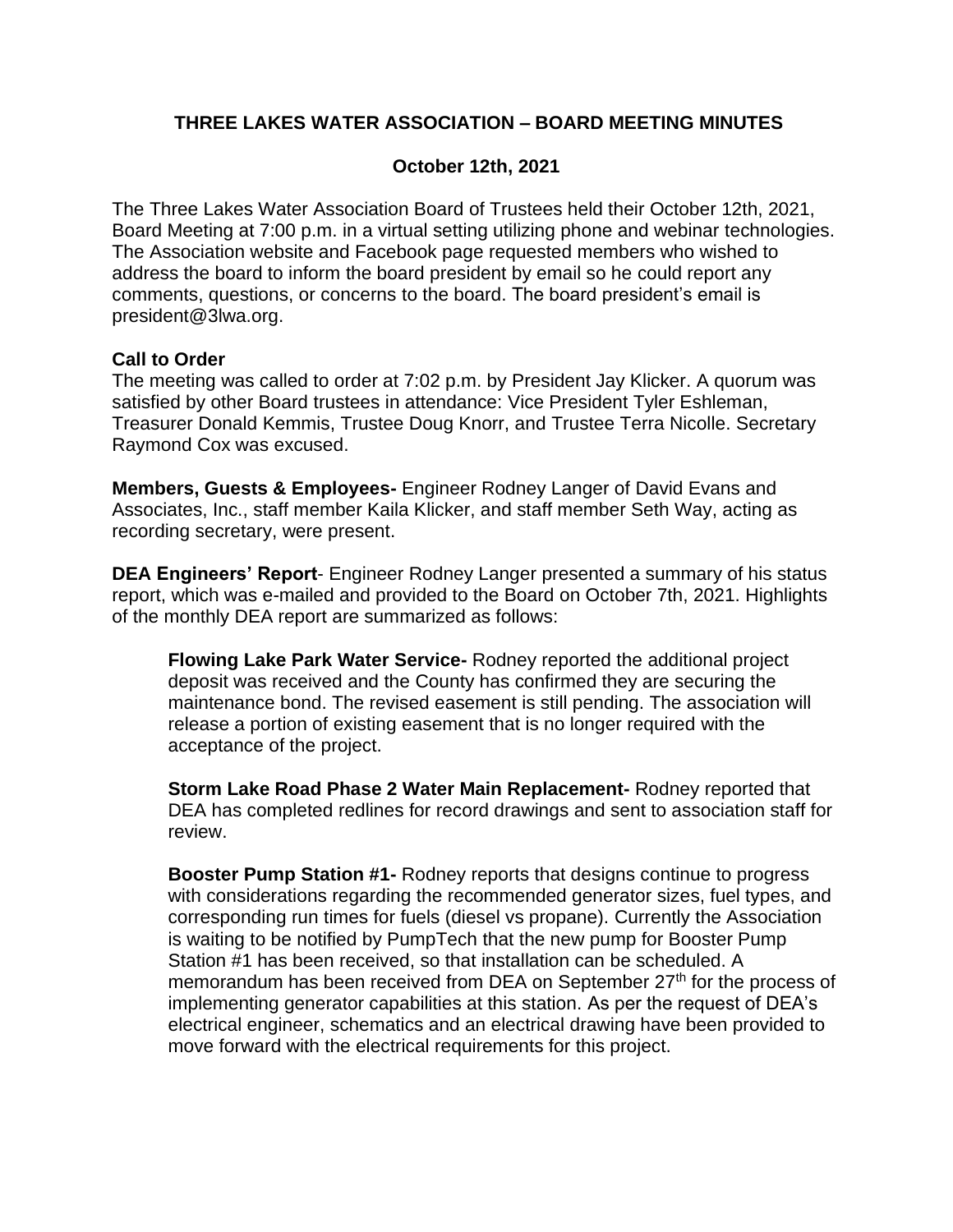**Sequoia Ridge Estates, Lots 3 and 4 DE-** Plans submitted by the developer of Sequoia Ridge have been reviewed and comments were provided to David Evans and Associates, who created edits/conditions of approval back to the devolper on September 13<sup>th</sup>. We are currently waiting for the resubmittal of plans for review. No action needed at this time.

**Developer Extension Manual-** DE Manual has been updated and reviewed. See New Business.

# **Manager & Cross Connection Report**

Assistant Manager Kaila Klicker presented a summary of the manager report, which was e-mailed and provided to the Board on October 12<sup>th</sup>, 2021. Highlights of the monthly manager report are summarized as follows: Final documentation of the Storm Lake Rd CIP was completed on August  $11<sup>th</sup>$  with the submittal of marked-up construction plans to DEA. On October  $6<sup>th</sup>$ , new proposed construction drawings were submitted from Tilson Tech that, upon initial review, does not reflect some of the items requested by email by the Association. A proposed new lease was also not provided, as per the committee's request. On October 6<sup>th</sup>, staff took old brass meter bodies and old copper piping to Schnitzer Steel Industries for recycling and the Association received a payment of \$2,964.40 for these materials to be utilized as capital funds. As Governor Jay Inslee's proclamation regarding late fees/shut offs was dismissed on September 30<sup>th</sup>, staff continue to use the developed Member's Assistance Program to work with members who have high, outstanding balances.

# **Approval of September 14th Board Meeting Minutes**

*Motion made by Vice President Tyler Eshleman to approve September's Minutes, seconded by Trustee Doug Knorr. The motion passes.*

### **Approval of Annual Meeting of the Members Minutes**

*Motion made by Trustee Doug Knorr to approve Annual Meeting minutes, seconded by Trustee Terra Nicolle. The motion passes.*

# **Officers Reports**

**Treasurer Report and Pay Bills-** Manager Donald Kemmis and staff member Seth Way presented a summary of the treasurer report. The financial report was prepared and distributed to the Board summarizing the financial position through October  $12<sup>th</sup>$ , 2021 (attached). Total funds on hand are \$1,293,061.21. One transfer was made for \$89,000.00 to cover the bills from the KeyBank account. Reports were provided for the past month's expenses, prepaid invoices, and payroll summary. Checks were presented to be signed once authorized by the board. Currently there is one bank account that is slightly above the FDIC limit. The Pacific Crest Certificate of Deposit matures 10/30/2021.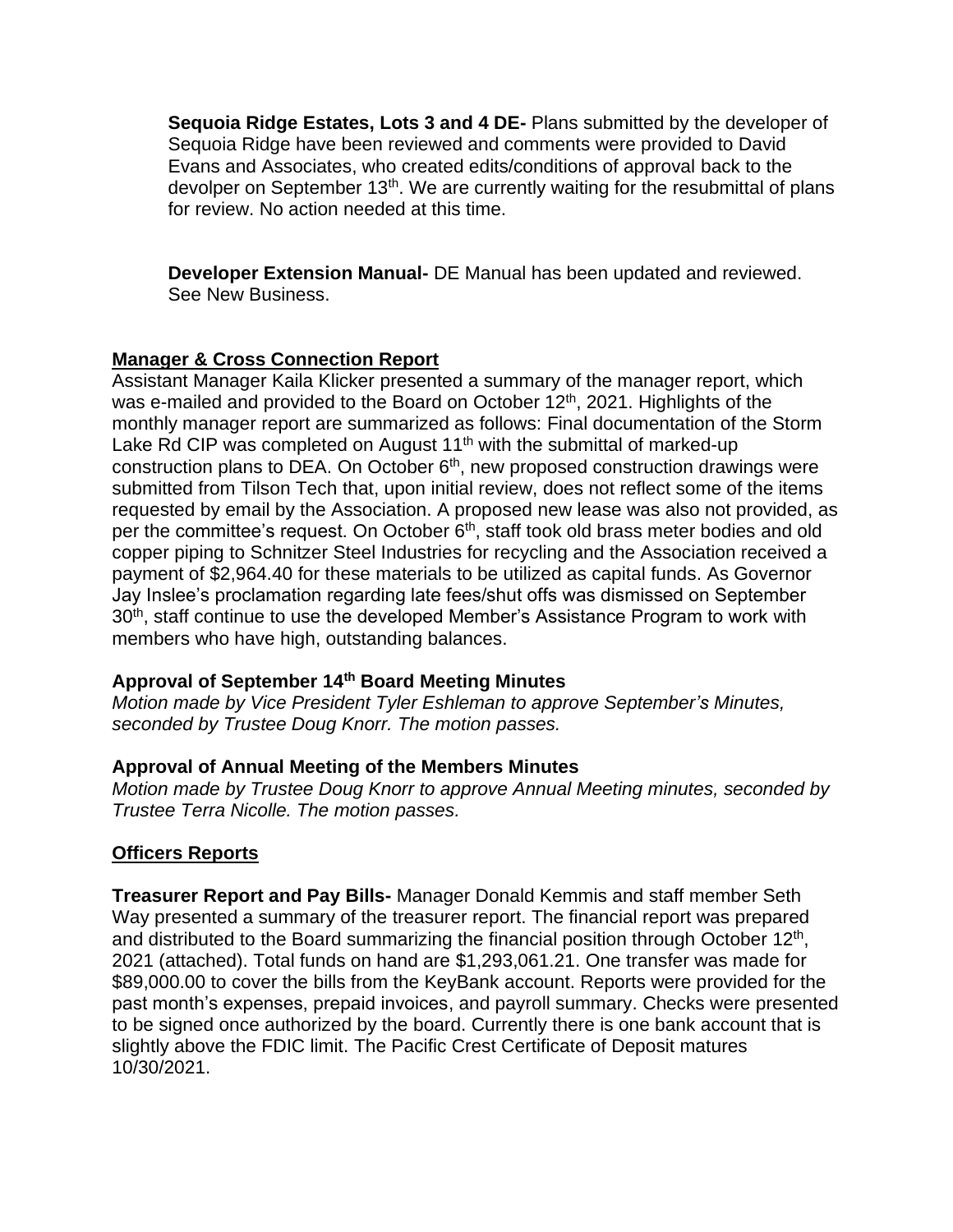Current Financial Info General Funds- \$455,710.83 Capital- \$785,636.71 Reserve- \$51,713.67 Total Expenses- \$62,471.82

Funds were transferred to the Standpipe, Pump House, and Mero restricted accounts.

*Motion made by Vice President Tyler Eshleman to approve payment of the bills as presented, seconded by Treasurer Donald Kemmis. The motion passes.*

**President-** President Klicker reported that multiple share transfers were signed this month.

**Vice President-** Vice President Tyler Eshleman reported that he made an emergency call to staff to report a leak in the water main (See new business).

**Secretary-** No Report.

**Treasurer-** Treasurer Donald Kemmis reported that he worked with staff to drop Pacific Crest Certificate of Deposit down below FDIC limit.

### **Old Business**

**Proclamation 20-23 Dismissal-** Governor Jay Inslee's proclamation 20-23 was dismissed on September 30<sup>th</sup>, 2021. The board discussed reinstating the associations normal late fee, shut off and share revocation policies and notifying members by mail regarding the reinstatement of the Associations procedures and policies for late fees, shut offs and share revocations. The first fees, shut offs, and share revocations would be assessed December 1<sup>st</sup>, 2021. The Association's hope is that members, who are participating in the Member's Assistance Program, will continue to work with staff to pay their balances.

*Motion made by Trustee Doug Knorr to approve reinstating the shut off notices as it was before, and to notify the members in the next mailing, seconded by Vice President Tyler Eshleman. The motion passes.*

**163rd Culvert Replacement-** The two failing 30" culverts along 163rd Ave SE were successfully replaced by the county on September 22<sup>nd</sup> - 23<sup>rd</sup>.

**Booster Pump Station #2-** System Interface sent the Association a quote for approximately \$10,000.00 for the replacement of the soft starter at Booster Pump Station #2. The quote was signed and returned, and we are currently waiting to hear back from System Interface for scheduling. Installation of Booster Pump #2 has been delayed until October 19<sup>th</sup>, 2021.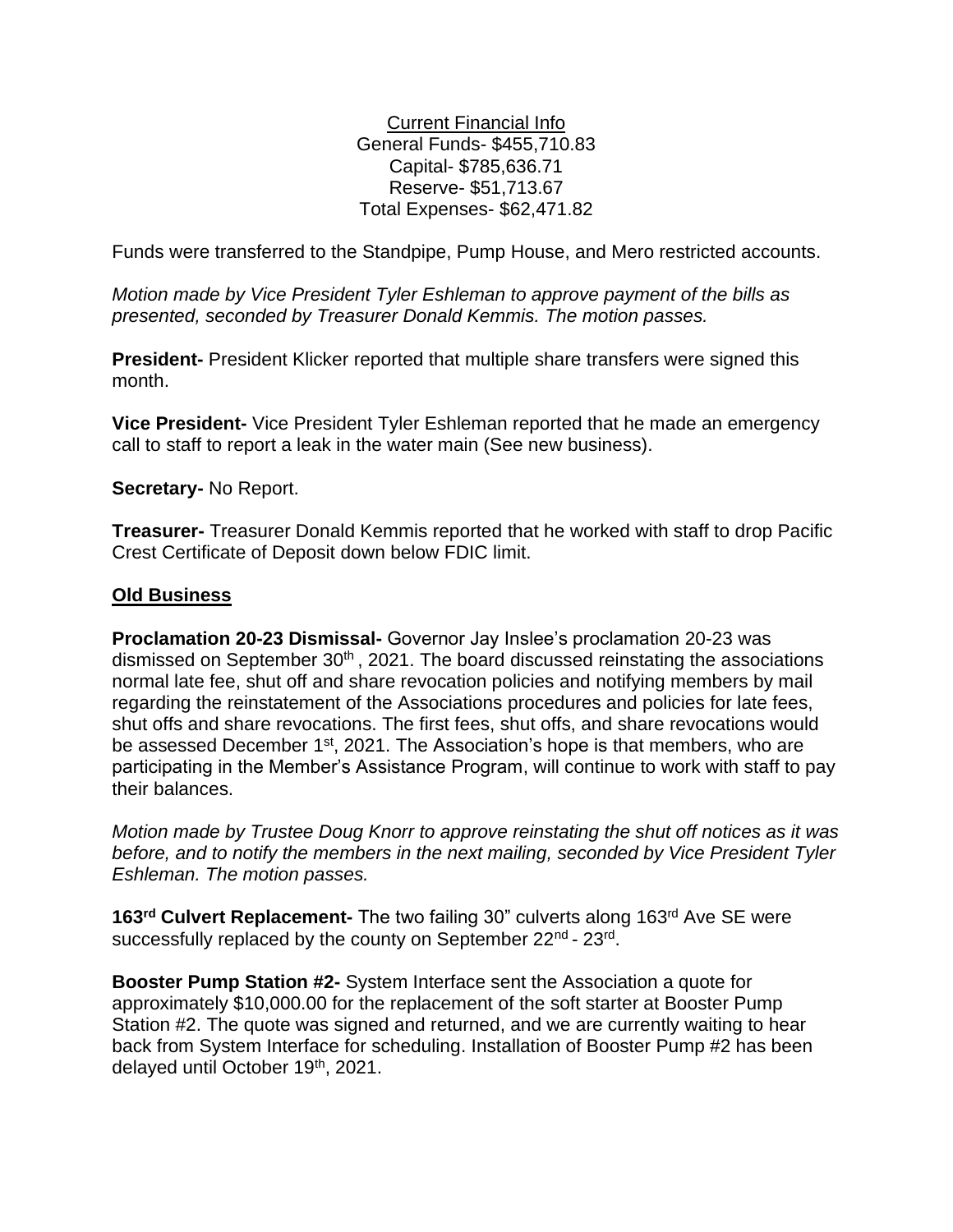#### **New Business**

**62nd St Water Main Replacement-** Vice President Tyler Eshleman contacted the manager the morning of October  $12<sup>th</sup>$ , 2021, regarding the water main that runs along  $62<sup>nd</sup>$  St SE. Six members were called and informed they may have their water temporarily shut off as Pacific Sound Tapping Service worked to repair the water main. A phone call was initiated by Manager Kemmis to President Jay Klicker, Vice President Tyler Eshleman, and Rodney Langer of DEA to discuss laying pipe that extended slightly toward the road and tied back into the existing main, since the damaged portion was inaccessible due to it being located beneath large trees that exist on private property.

**Developer Extension Manual Update-** Changes have been made to the Developer Extension Manual including two addenda, a change to the application fee, cleared an inconsistency on the warranty, increased requirements for blow-off assemblies, and minor clean-up for typos and clarity.

*Motion made by Treasurer Donald Kemmis to adopt the DE manual changes for October 2021, seconded by Vice President Tyler Eshleman. The motion passes.*

**Board Member Election Results-** Staff reported that ballots were received by mail and tallied for the annual meeting. Trustee election results were announced by staff.

Jay Klicker – 3 year term (Position #5)

No other nominees were presented.

**Community Engagement-** A discussion was held by the board about ways to fill empty board positions, create diversity on the board, and increase community involvement with the Association. The requirements for becoming a board member were defined as per the Associations By-Laws and current board members were encouraged to read the by-laws and talk with neighbors about attending monthly meetings.

**Officer Elections-** Rodney created Zoom polls for the board to vote for officers. Any Trustee who is not present has the right to decline the elected officer position when present at a following board meeting.

The Officer positions for October 2021 through October 2022 are as follows:

President- Jay Klicker Vice President- Tyler Eshleman Secretary- Terra Nicolle Treasurer- Donald Kemmis Alternate- Raymond Cox